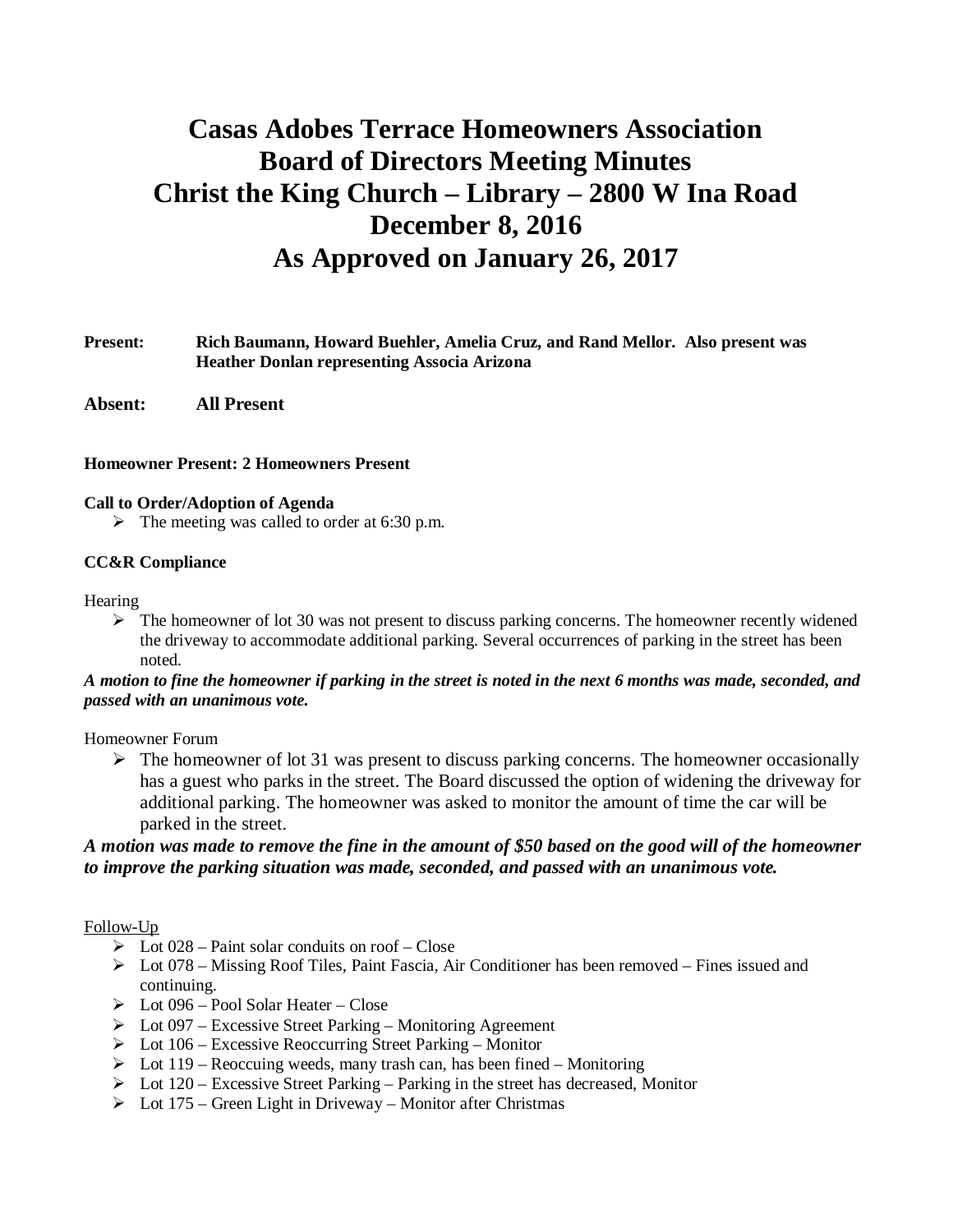$\triangleright$  Lot 179 – Excessive Street Parking related to home based Business.

*A motion was made to get a legal opinion regarding the parking related to the home based business was made, seconded, and passed with an unanimous vote.*

# **Approval of Minutes**

*A motion to approve the August 29, 2016 meeting minutes as amended was made, seconded and passed with a unanimous vote.*

## *A motion to adopt the August 6, 2016 and October 4, 2016 ACC minutes as presented was made, seconded and passed with an unanimous vote.*

## **Financial Report**

- $\triangleright$  The September 2016 and October 2016 financials were provided for review.
- $\triangleright$  The yearly reserve contribution in the amount of \$5,000 has been made.
- $\triangleright$  A recent amount had to been written off into bad debt. The amount written off did include fines and assessments.
- $\triangleright$  Delinquencies were discussed.

## **A motion to accept the September 2016 and October 2016 was made, seconded, and passed with an unanimous vote.**

### **Officer, Committee and Management Reports**

Officers Reports

 $\triangleright$  No Report

## ACC

- $\triangleright$  The committee is currently working to complete a few updates to the standards..
- $\triangleright$  Lot 71 recently had some roof repairs made. They were given 30 days to have the flashing painted. An inspection will be completed to confirm work has been completed.
- $\triangleright$  Lot 147 recently received approval to install solar panels. All conduit lines and boxes have not been painted. Homeowner will be notified that the conduit lines need to be painted.

## Landscape

- $\triangleright$  The Board was provided with a letter indicating a price increase from Chula Vista.
- $\triangleright$  The increase in the contract is due to the recently approved Prop 206 (Increasing the Minimum Wage)
- $\triangleright$  The Board will be meeting with possible landscapers.

#### Website

- $\triangleright$  The approved minutes will be posted to the web-site once the changes have been made.
- $\triangleright$  The events list on the home page has recently been updated.

Ø

## Associa Arizona Management Report

- $\triangleright$  The Board was a current management report. There were no questions.
- $\triangleright$  The Board will be in the process of reviewing the current violation letter templates.
- $\triangleright$  Management will be providing all ACC letters once prepared.